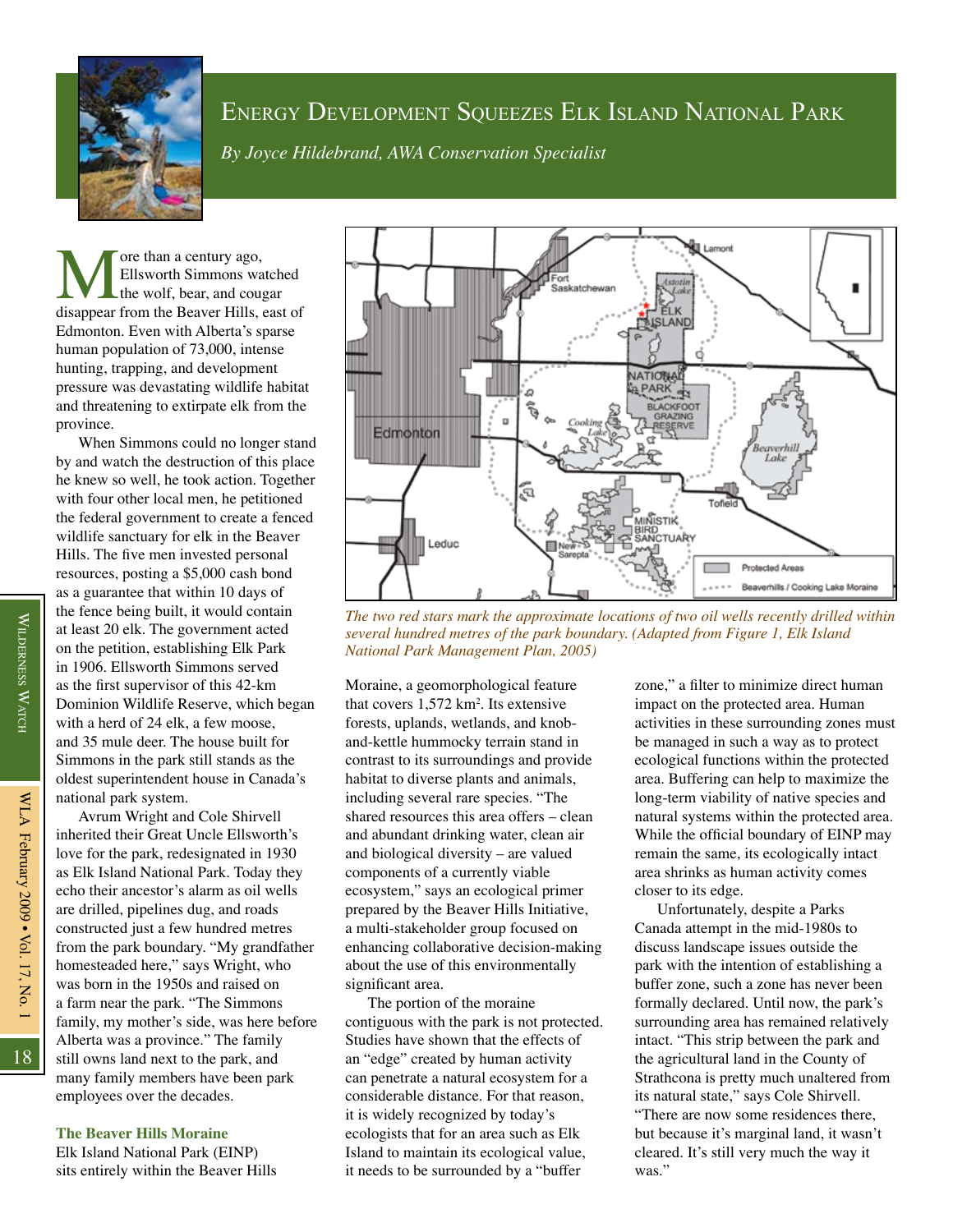

*Elk Island National Park. "A national park has ecological integrity when … people use the park and its surroundings in a way that respects the needs of [its] plants and animals*  and allows for natural processes." (EINP Management Plan, 2005) PHOTO: J. GEARY

But with Iteration Energy Ltd.'s recent drilling and pipeline approvals, this has already begun to change. Two of the company's new wellsites and accompanying access roads are within several hundred metres of the park boundary (7-7-54-20-W4 and 1-17-54-20-W4). A pipeline and a battery facility have been approved for the 1-17 wellsite, and a pipeline application submitted for 7-7. (An objection to the latter has delayed the approval process.)

In order to determine the current status of these developments, AWA attempted to contact Iteration. After numerous phone and email messages over several weeks, Iteration's VP of Corporate Affairs finally responded by email: "Iteration has no comments at this time about any of their existing or planned wells for the area around EINP. What I can tell you is that Iteration has entered into a Memorandum of Agreement [2008] with EINP and the County of Strathcona in regards to how operations are handled in this area." She then referred AWA to those organizations for further details.

Strathcona County confirmed that the wells have been drilled and access roads built; the access route to the 7-7 well expanded the landowner's existing access. New and expanded routes open the area to non-industry motorized traffic and subsequent damage, including habitat fragmentation and the spread of invasive species. According to EINP biologist Ross Chapman, "Exotic very aggressive weeds … infiltrate the park

on a regular basis. Tracking them and eliminating them before they spread in the park is a top priority for us" (email communication, 2002). This is exactly what buffer zones help to prevent.

Shirvell is concerned about increasing motorized access to the area. Until now the area has remained largely undisturbed because of its relative inaccessibility, but Iteration's access routes will change that. "We've had problems in there before," he says, referring to off-highway vehicle users. "The road will make the problem even more difficult. It will allow people to penetrate more deeply into the zone around the park." He emphasizes that a large healthy population of wildlife exists outside the park. "We have all of the species except for bison," he says, adding that some people accessing this area on off-highway vehicles are armed, and that poaching has been a problem for some time.

Deirdre Griffiths is a former chief park naturalist with EINP. Now an ecological consultant with wide experience, Griffiths opposes Iteration's development. After examining topographical maps of the area, she concluded that there may be drainage toward the park from the land where Iteration is drilling. "That means that there is potential for contamination by surface or subsurface drainage into a series of wetlands and small lakes that go directly to the southwest corner of Astotin Lake in the park," she says. "It's also one of the more remote sections of the park, so it is valuable habitat and the activity

will constitute a disturbance in what seems to be a previously undisturbed area. This is part of a big block of important habitat that extends beyond the boundary of the park."

### **Elk Island Policy**

Excerpts from the 2005 Elk Island National Park Management Plan clearly articulate the importance of keeping the area surrounding the park from being developed:

- "Ecosystems extend beyond park boundaries. Activities on neighbouring lands affect the park's wildlife, water, and vegetation."
- "Land use around the park increases fragmentation and decreases habitat connectivity."
- "In spite of its fence, Elk Island National Park is not a closed ecosystem. It is neither self-sustaining, nor immune to influences from beyond its boundary."
- One of the listed "issues of greatest concern" is "landscape fragmentation and loss of habitat connectivity as a result of development and human use in the park and surrounding area."

The park's 1999 Ecosystem Conservation Plan also stresses the importance of maintaining the integrity of the area outside park boundaries. In a review of the plan, the park's Science Advisory Committee noted, "The impact of external stressors on the ecological integrity of the park became increasingly evident at the beginning of this decade when the park became peripherally involved with an oil and gas development issue outside the park boundary."

But the park's management plan also states that "people are a fundamental part of the ecosystem" and that human needs, both social and economic, cannot be ignored. To attend to those needs, Parks Canada "will encourage sustainable development" outside the park. It appears, however, that encouragement from Parks Canada is easy to ignore when an oil and gas company has an Energy and Resources Conservation Board approval in hand. An email from EINP's Ross Chapman lists some "concerns" that EINP communicated to Iteration Energy in June 2008 about their activities, including the following: "Oil/ gas companies are encouraged to locate their wells/batteries at least one kilometre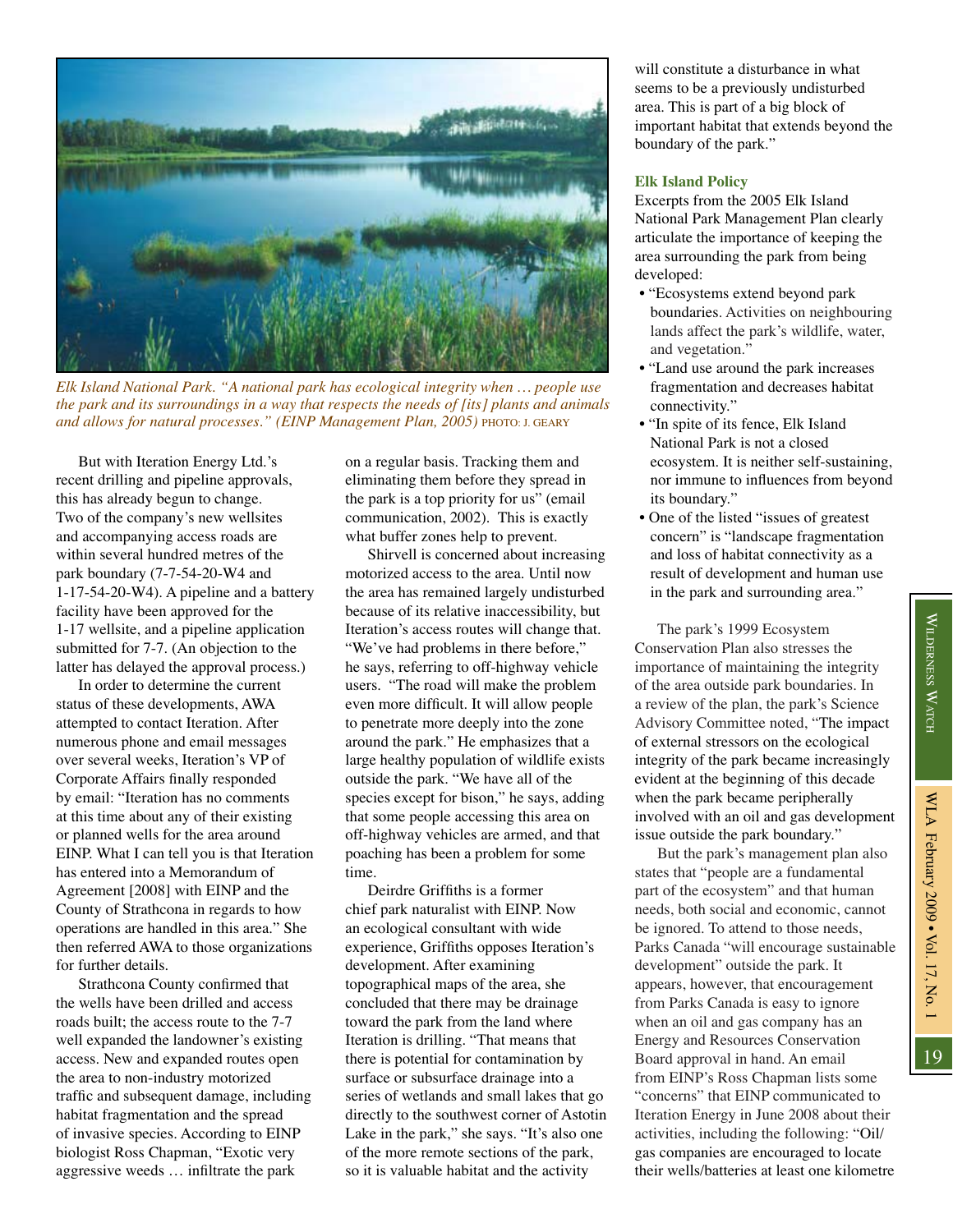

*"Reeds II" 36x48 inches, oil on canvas* © S. MCMILLAN

from the park boundary." The two wells and associated infrastructure in question are only a few hundred metres from the park boundary.

## **Who has Authority?**

The fence that surrounds EINP marks the boundary between federal and provincial land. "Parks Canada does not have legal or policy jurisdiction outside park boundaries," says EINP Superintendent Marilyn Peckett. "However, we work with our partners in the Beaver Hills area to enhance the sustainability of our park and maintain key connecting ecological corridors identified through the Beaver Hills Initiative Land Management Framework." Indeed, "regional cooperation" is one of the pillars of the EINP Management Plan. One of the key actions toward the objective of creating an integrated network of protected areas is to "participate in environmental assessments or provincial/regional environmental reviews of projects outside the park that are likely to affect the park's environment."

"Our concerns with any applications for development near the park," says Peckett, "are directly related to potential impacts to the park such as habitat fragmentation, invasive weed management, watercourse diversions or disruption." EINP's response to that concern is to work with oil and gas companies to mitigate the inevitable damage (see "Mitigation – Cosmetics or Compensation," *WLA* June 2008 for

a critical look at mitigation in Alberta). "In many cases," adds Peckett, "if we are able to work with developers in the early stages of planning, these impacts can be mitigated."

Strathcona County encompasses the area where Iteration's controversial activity is occurring. County councillor Alan Dunn has no doubt about the power of the petroleum industry in this province: "Oil is king around here. Nothing else matters." Although the county's 2007 *Municipal Development Plan* acknowledges that the Beaver Hills Moraine "supports a variety of significant and sensitive environmental features" and that there is a "desire to protect this important natural area," the county has very little control over energy development.

"Under the *Municipal Government Act*, oil and gas is exempt from the county's authority," says Lori Mills, Energy Exploration Liaison for Strathcona County. "As a county, we have to allow access to property. We can't deny access to a granted use." A county development permit is not required for battery construction or well drilling. "We can guide location, design, safety," says Mills. So although Strathcona County's *Municipal Development Plan* zones the region near the park as nonindustrial, when it comes to oil and gas development, that zoning is largely irrelevant unless something large, such as an upgrader, is proposed.

The county is dealing with

increasing energy development pressure by stressing the importance of cooperation, mitigation, and "balancing the environment with the social and economic needs of the community" (*Municipal Development Plan*). In an attempt to achieve that elusive balance, the county has established an Energy Exploration Committee and developed an Energy Protocol in 2004. When Iteration notified the county about their development plans, as all energy companies are required to do, the county called a meeting that included a county biologist, an Elk Island National Park biologist, and an Iteration land man. "From there, we worked out some measures and best practices to mitigate the activity," says Mills, who stresses the importance of education of landowners and industry. "If Iteration goes to a new landowner, they will hand out information from Elk Island regarding the importance of maintaining the ecological integrity of the area. The more information, the more educated people become." But education, while important, is a slow process, and a few colourful brochures aren't much of a match for King Oil.

In the end, county policy, however progressive, is not enforceable. "We can only ask that everybody cooperate," Mills says, adding that monitoring is part of the plan. "We will be touring the sites with Iteration on a regular basis. Elk Island works with some of the landowners in that area and will be watching. We have agreements in place to do some soil and water tests, and we have reporting procedures."

But the consequences of industry breaking agreements or refusing to cooperate are unclear. Councillor Alan Dunn remains skeptical. "If ever there is a dispute between an energy development company and anybody else," he says, "energy wins." With respect to the county's Energy Protocol, "larger companies follow it to some extent. Smaller companies very often say, 'Stick it in your ear.' We run the gamut between those extremes of attitudes." He points out that the protocol has no legal teeth whatsoever. "We try to encourage the energy companies to cooperate."

In 2000, increased awareness that the important Beaver Hills ecosystem was disappearing led to the Beaver Hills Initiative (BHI). Its initial purpose